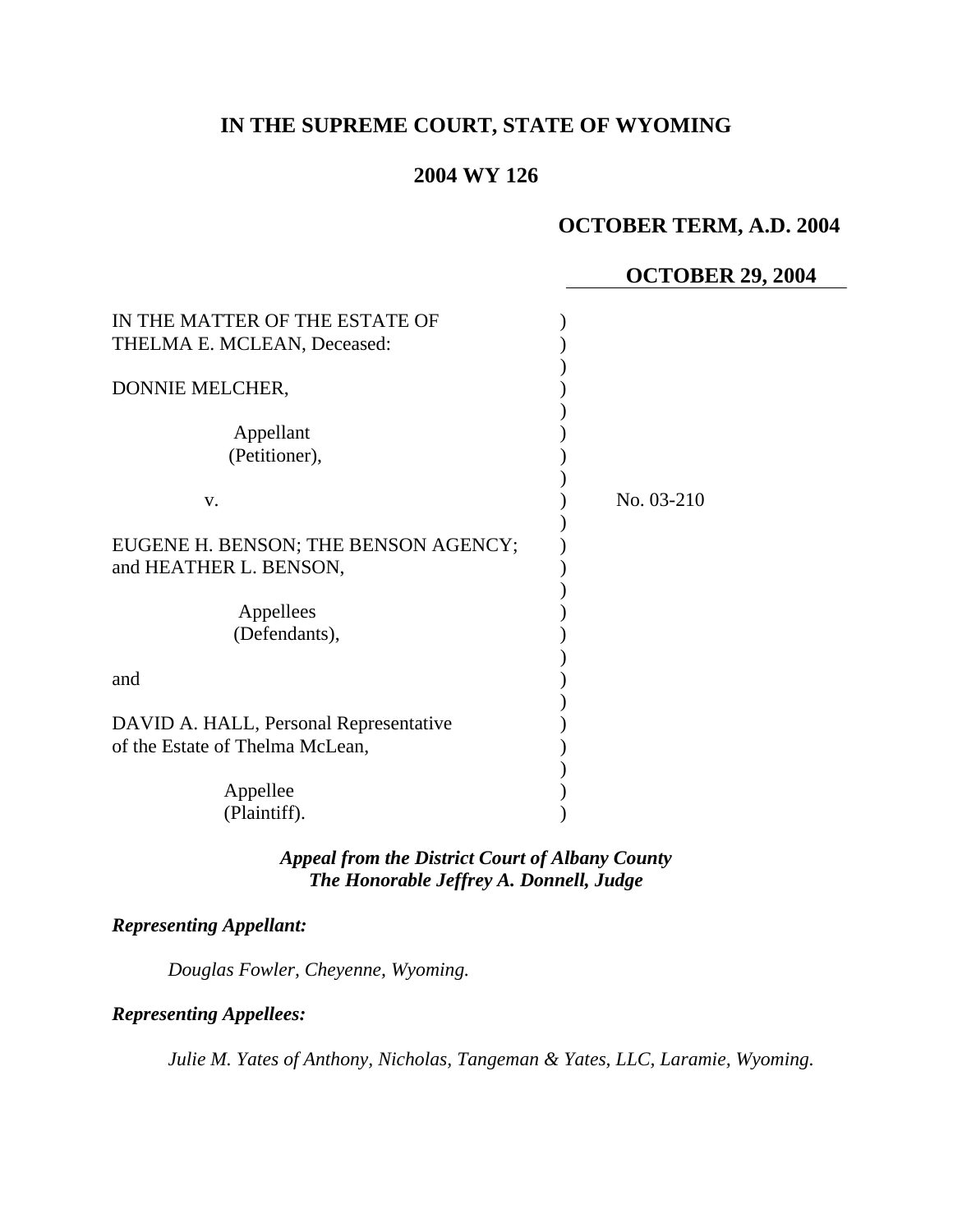*Before HILL, C.J., and GOLDEN, LEHMAN, and VOIGT, JJ., and SPANGLER, D.J. Ret.*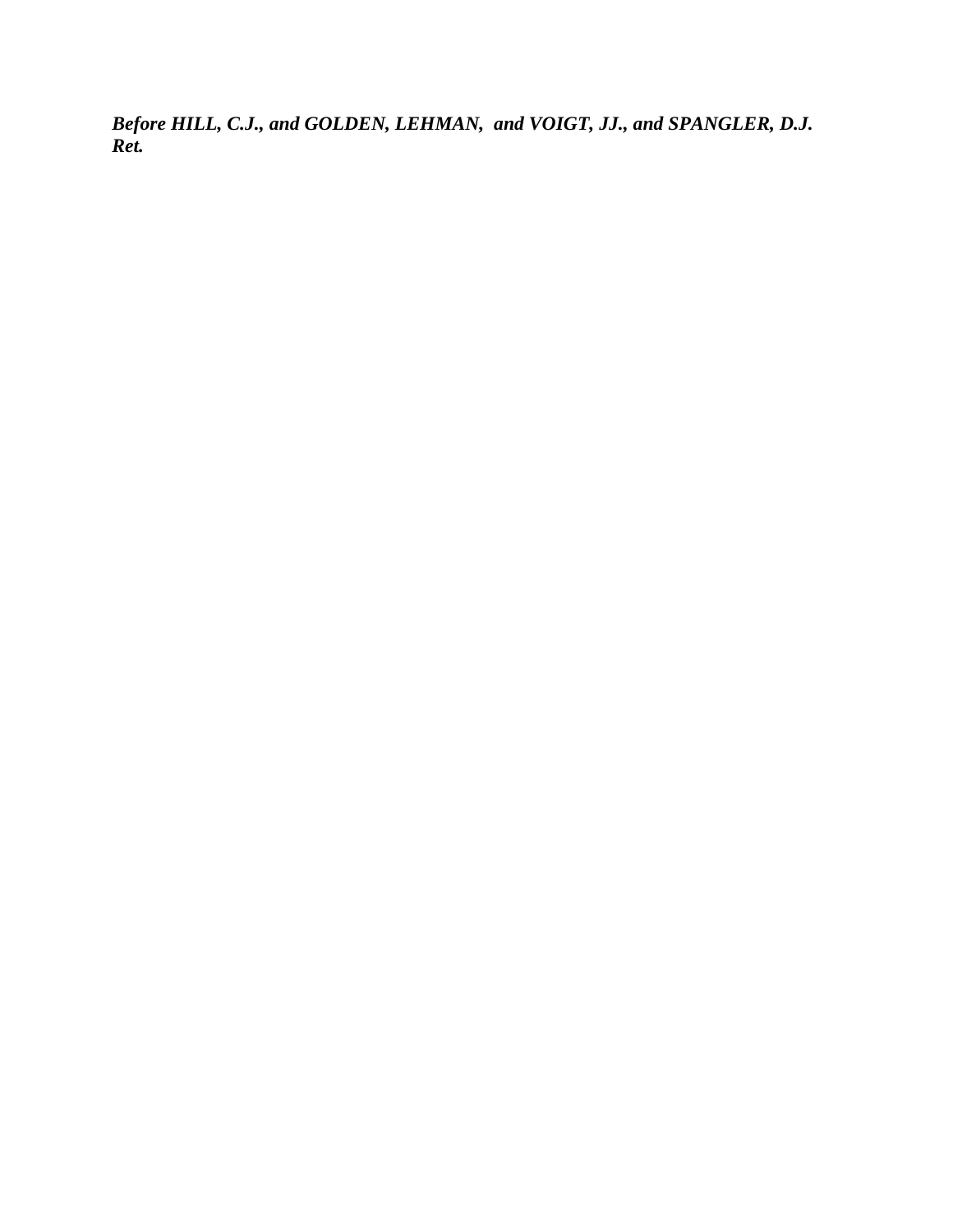### **VOIGT, Justice.**

[¶1] On November 28, 1994, Thelma E. McLean (McLean) executed her Last Will and Testament. McLean's friends, EuGene and Heather Benson, were the only named beneficiaries. After McLean's death, her grandson, Donald Melcher (Melcher), challenged the validity of her will, arguing that she lacked the requisite testamentary capacity. The Bensons moved for summary judgment, which was granted by the district court. Melcher appealed. We affirm.

### *ISSUES*

[¶2] The issues presented in this case are as follows:

1. Whether the district court's decision to determine the validity of McLean's will before addressing issues raised in a connected civil action was correct?

2. Whether the district court properly granted summary judgment in favor of the Bensons?

3. Whether the Bensons are entitled to recover attorney's fees under W.R.A.P. 10.05?

## **FACTS**

[¶3] We had prior opportunity to examine the facts of this case in *Estate of McLean ex rel. Hall v. Benson*, 2003 WY 78, 71 P.3d 750 (Wyo. 2003). Although additional details will be provided where necessary, the essential facts are the same:

> In 1992, Thelma McLean (McLean) was "befriended" by EuGene Benson (Benson) and his daughter, Heather. Both Bensons were stockbrokers. From 1992 until her death in 1998, McLean transferred practically all of her financial dealings, not to mention most of her assets, to the Bensons. In 1994, McLean signed a Last Will and Testament that had been prepared by Benson's brother-in-law, an attorney, and typed by Heather. The Bensons were the beneficiaries under the will.

> In 1999, McLean's nephew, David Hall (Hall), petitioned the district court for appointment as personal representative of McLean's intestate estate. Hall then immediately filed, on behalf of the estate, a civil action against the Bensons, alleging breach of fiduciary duties, undue influence, constructive fraud, constructive trust, breach of contract, breach of the duty of good faith and fair dealing, fraud, negligent misrepresentation, intentional interference with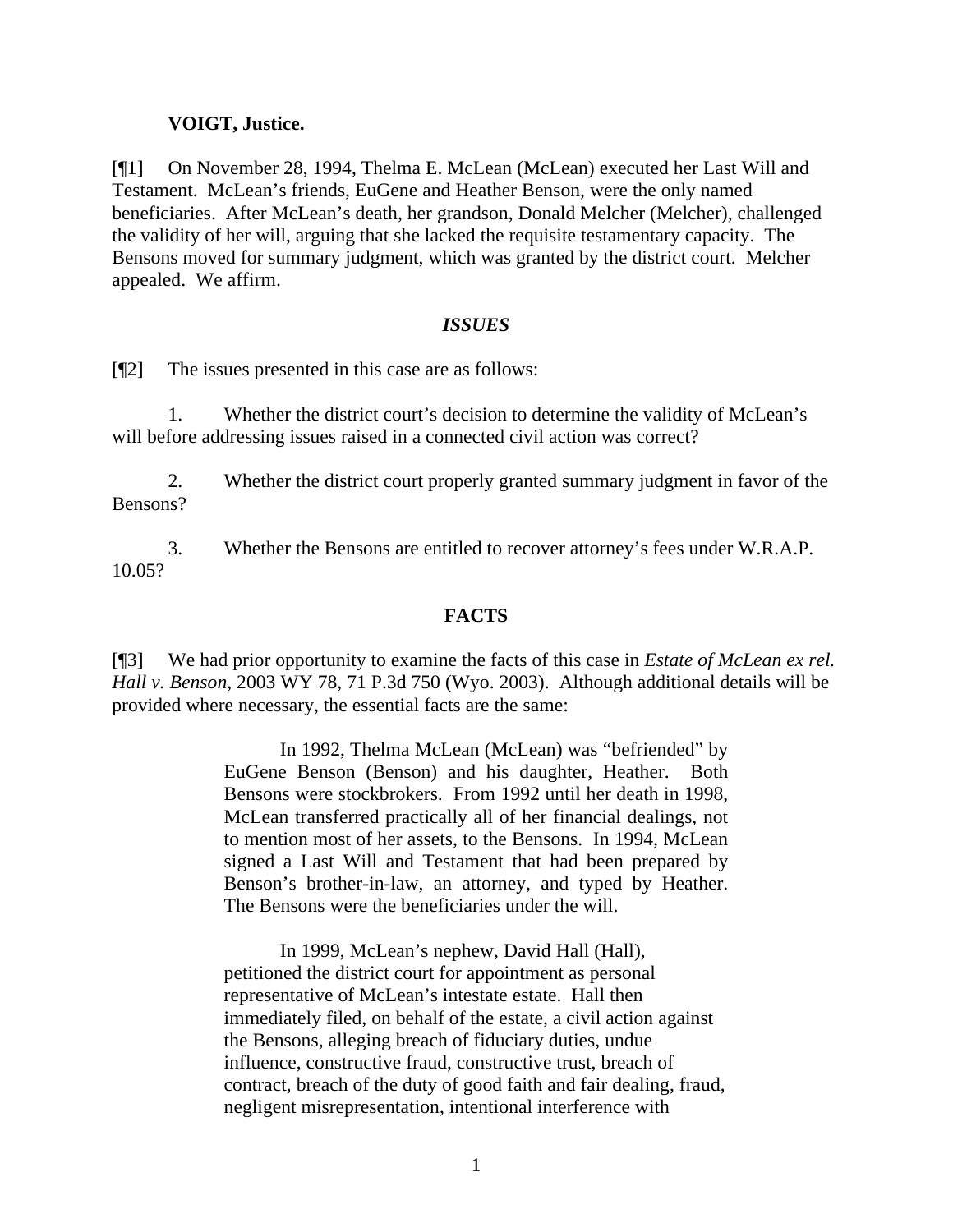expected inheritance, civil conspiracy, negligence, and fraudulent transfers. Several months later, Benson filed the purported Last Will and Testament of McLean, and eventually sought appointment as personal representative of McLean's testate estate.

On December 7, 2001, the district court ordered the two probate actions and the civil suit consolidated. Three months later, after summary judgment motions left most of the issues extant, the district court signed an Order Admitting Will to Probate and Appointing Personal Representative, and a separate Order on Motion for Summary Judgment. Hall became personal representative in both probates. All proceedings in the civil action were stayed pending resolution of any will contest in the combined probate.

**Id.,** *2003 WY 78,* **¶¶** *2-4, 71 P.3d at 751-52. Hall appealed the order admitting the will to probate, and we dismissed the appeal because it was not a final appealable order.* **Id.***, 2003 WY 78, ¶ 11, 71 P.3d at 753-54.* 

*[¶4] On June 14, 2002, while the appeal was still pending before this Court, Melcher, McLean's only grandchild and the only potential heir<sup>1</sup> under Wyoming's intestacy statute, filed an Objection to the Order for Admittance of Will to Probate and a Petition to Set Aside and Contest the Will and the Validity of the Will. Melcher asserted that McLean's will should not be admitted to probate, maintaining essentially the same claims raised in Hall's civil action. Melcher argued that McLean lacked the "mental faculties and capacities to fully understand the ramifications and provisions of the document" at the time the will was executed. He maintained that when McLean executed the will, she was legally blind, that she had no legal representation, that the Bensons had unduly influenced her and used fraudulent statements to induce her to execute the will, that Mr. Benson had breached his fiduciary duty to McLean as her financial advisor, and that the Bensons had breached the covenant of good faith and fair dealing.* 

*[¶5] In response to Melcher's motion, the Bensons asked the district court to establish the validity of McLean's will by ruling on their previously-filed motion for summary judgment, which motion had been stayed pending a ruling from this Court on the previous appeal. On June 26, 2003, we issued our opinion dismissing the appeal, and shortly thereafter the district court heard the Bensons' motion for summary judgment. While the record does not contain a transcript of that proceeding, the district court's order reveals that although Melcher's attorney received adequate notice, he did not appear at the* 

 $\overline{a}$ 

<sup>1</sup> Hall became involved in McLean's estate with the understanding that he would be eligible to inherit, but it later became clear that under Wyoming's intestacy laws, Melcher was the only heir. Although Hall retained his position as the personal representative for McLean's estate, the district court ruled that because he was not an "interested person," Hall did not have standing to challenge the validity of the will.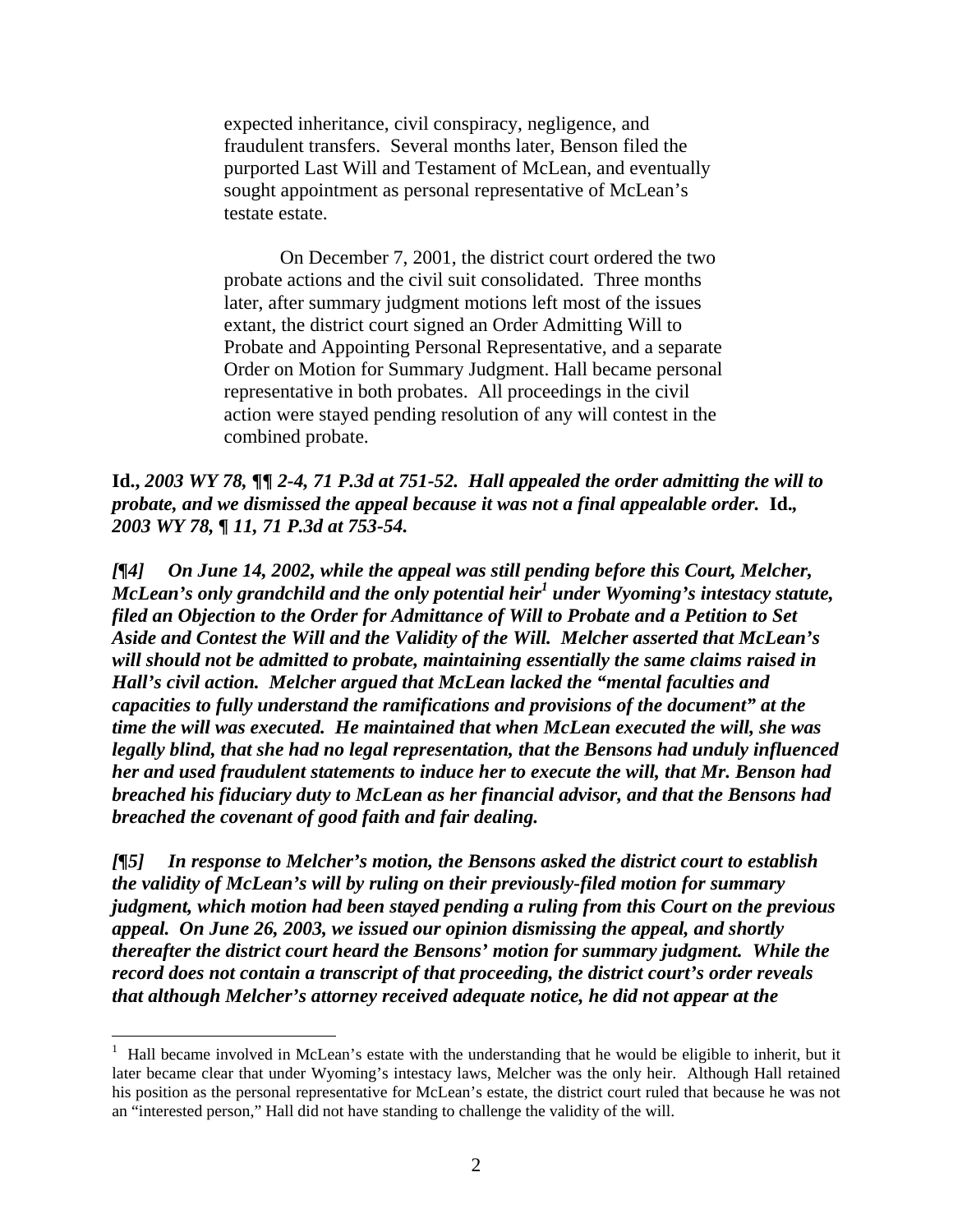*hearing.<sup>2</sup> The motion for summary judgment was granted and McLean's will was admitted to probate. Melcher filed a timely appeal.* 

#### **STANDARD OF REVIEW**

[¶6] Summary judgment is proper only when there are no genuine issues of material fact and the prevailing party is entitled to judgment as a matter of law. *Mountain Cement Co. v. Johnson*, 884 P.2d 30, 32 (Wyo.1994); W.R.C.P. 56(c). We review a summary judgment in the same light as the district court, using the same materials and following the same standards. "We examine the record from the vantage point most favorable to the party opposing the motion, and we give that party the benefit of all favorable inferences which may fairly be drawn from the record." *Four Nines Gold, Inc. v. 71 Constr., Inc*., 809 P.2d 236, 238 (Wyo.1991). Summary judgment serves the purpose of eliminating formal trials where only questions of law are involved. *Blagrove v. JB Mechanical, Inc*., 934 P.2d 1273, 1275 (Wyo.1997); *England v. Simmons*, 728 P.2d 1137, 1141 (Wyo.1986). We review a grant of summary judgment by deciding a question of law de novo and afford no deference to the district court's ruling on that question. *Sammons v. American Auto. Ass'n*, 912 P.2d 1103, 1105 (Wyo.1996); *Blagrove*, 934 P.2d at 1275.

*Gray v. Norwest Bank Wyoming, N.A*., 984 P.2d 1088, 1091 (Wyo. 1999). We will examine other aspects of the summary judgment standard in the discussion section of this opinion.

#### *DISCUSSION*

[¶7] This appeal is from the district court's determination of Probate No. 5230, which is actually three consolidated cases: Probate No. 5359, Probate. No. 5230, and Civil Action No. 26947. Melcher asserts that because the district court had previously recognized the existence of genuine issues of material fact in the civil action, those issues should not have been disposed of when the district court granted summary judgment to the Bensons in the consolidated cases. He directs our attention to the following language in the district court's ruling in the civil action:

> Given numerous genuine issues of material fact, as discussed above, this Court finds it improper to grant summary judgment with respect to the claims of: breach of fiduciary duty, undue influence, fraud, constructive fraud, constructive trust,

 $\frac{1}{2}$  On appeal, Melcher's attorney explained that his absence was the result of a scheduling error. Apparently he scheduled the summary judgment hearing for August 22, rather than August 12.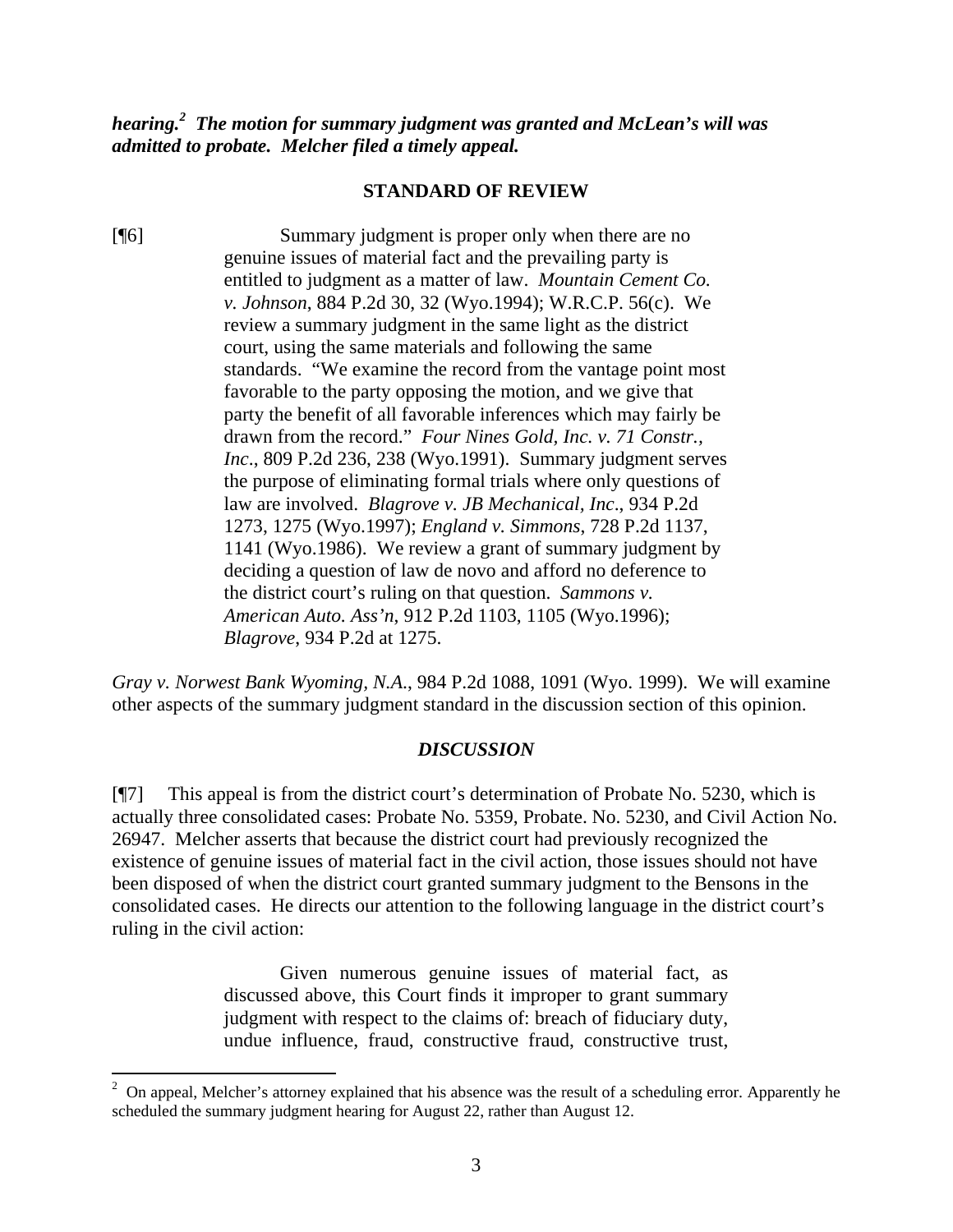breach of contract, breach of implied covenant of good faith and fair dealing, civil conspiracy, negligence, and punitive damages.

*Melcher argues that the same issues remained after the three cases were consolidated, and thus the district court should not have disposed of them in the subsequent summary judgment.* 

*[¶8] The district court addressed another issue in its decision letter, even though Melcher did not present this argument in his response to the Bensons' motion for summary judgment or at the hearing:* 

> *The validity of Ms. McLean's Will becomes important because any assets that might be ordered returned pursuant to the [civil action] would go to her Estate for distribution to her heirs. The named beneficiaries in her Will are Eugene and Heather Benson. Thus, they would stand to inherit that which they are accused of having stolen if her Will is determined to be valid. This would essentially moot any further proceedings under [the civil action].*

*We agree with the district court that, in the instant case, the more prudent and judicially economic approach was first to determine the validity of McLean's will, rather than spend considerable time and resources deciding the civil action, the outcome of which would have virtually no effect on the ultimate result.* 

The Validity of McLean's Will

*[¶9] Melcher claims that McLean's will was the product of the Bensons' undue influence, and that McLean lacked the requisite testamentary capacity. Melcher further contends that the Bensons never satisfied their burden of establishing a* **prima facie** *case for summary judgment, and therefore the burden never shifted to him to refute their evidence regarding McLean's capacity. The Bensons counter that they satisfied their summary judgment burden, and that as a matter of law, McLean had the necessary testamentary capacity and was not subject to undue influence.* 

*[¶10] Unless the testator's incompetence is established by proof or admission, a presumption of testamentary capacity exists where a will is duly executed and properly attested.* **In re Estate of Schlueter,** *994 P.2d 937, 939 (Wyo. 2000). We have articulated the following standard in determining testamentary capacity:* 

> "Testator must have sufficient strength and clearness of mind and memory, to know, in general, without prompting, the nature and extent of the property of which he is about to dispose, and nature of the act which he is about to perform, and the names and identity of the persons who are to be the objects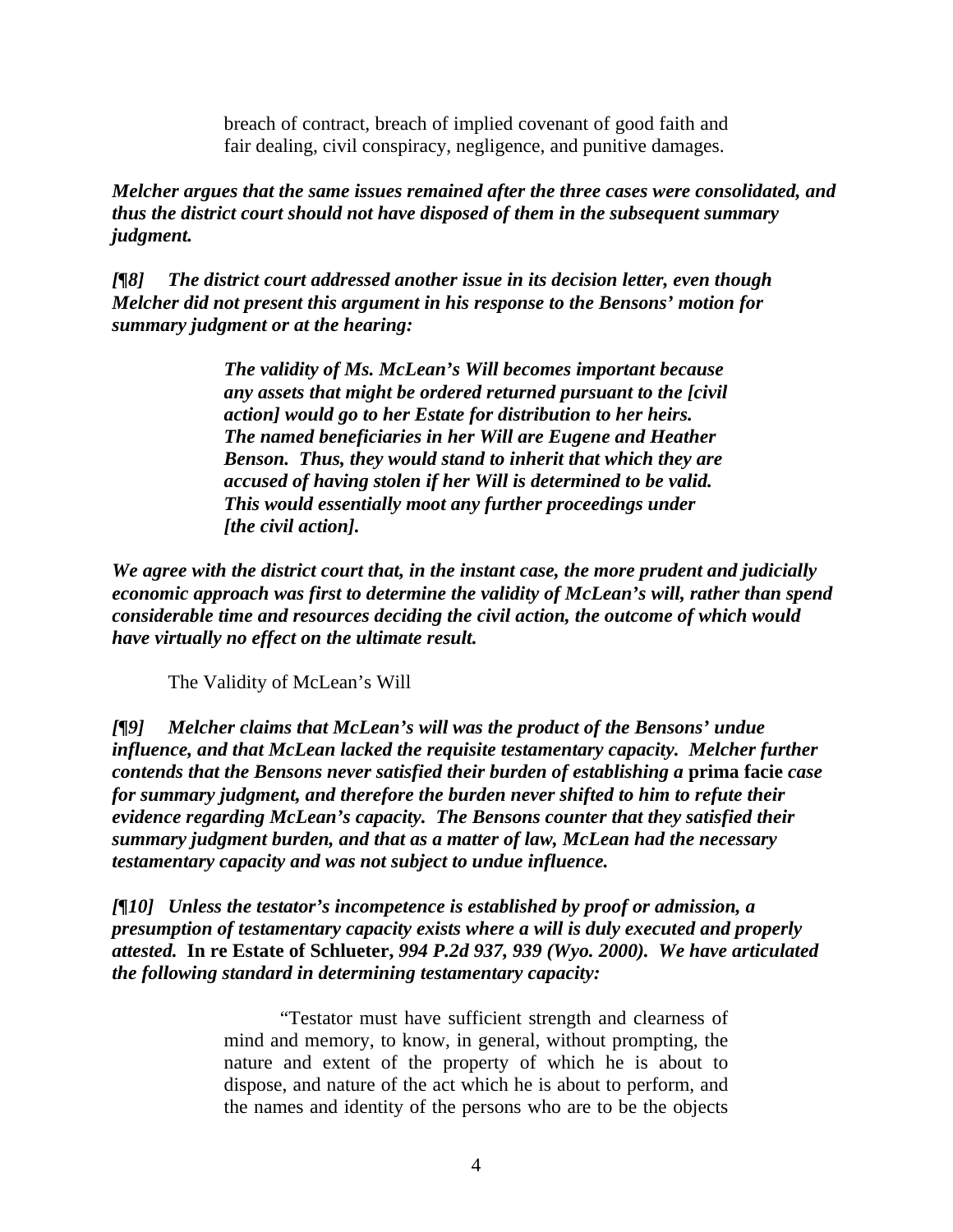of his bounty, and his relation towards them. He must have sufficient mind and memory to understand all of these facts, and to comprehend these elements in their relation to each other, and a charge in negative form, that capacity is lacking if testator is not able to know all of these facts, is erroneous, since he lacks capacity if he is unable to understand any one of them. He must be able to appreciate the relation of these factors to one another, and to recollect the decision which he has formed."

*In re Estate of Schlueter,* 994 P.2d at 939 (*quoting Matter of Estate of Roosa*, 753 P.2d 1028, 1032 (Wyo. 1988)). To challenge a testator's competence, and the validity of a will, the opponent must demonstrate that when the will was executed, the testator was not able to comprehend "(1) the extent and nature of the estate, (2) the identity of the beneficiaries and their relationship, whether by blood or circumstances, to the testator, and (3) the nature of the testamentary act, that it is a disposition of property to take effect at death." *In re Estate of Schlueter,* 994 P.2d at 939 (*quoting Matter of Estate of Roosa*, 753 P.2d at 1032). Evidence of the testator's declining mental and physical health before the will was executed, or during the years later, is irrelevant, as the testator must only possess testamentary capacity at the time the will is executed. *In re Estate of Schlueter*, 994 P.2d at 940; *Matter of Estate of Loomis*, 810 P.2d 126, 129 (Wyo. 1991).

[¶11] With respect to the claim of undue influence, we have stated that the party alleging the exercise of undue influence must present competent evidence establishing:

> "(1) the relations between the one charged with exercising the undue influence and the decedent affording the former an opportunity to control the testamentary act; (2) that the decedent's condition was such as to permit \* \* \* subversion of h[er] freedom of will; (3) that there was activity on the part of the person charged with exercising undue influence; and (4) that such person unduly profited as beneficiary under the will."

*Matter of Estate of Loomis,* 810 P.2d at 129 (*quoting In re Nelson's Estates*, 72 Wyo. 444, 266 P.2d 238, 252 (1954)). The will contestant bears the burden of proving undue influence by presenting evidence clearly demonstrating that the testator's free agency was destroyed and that his volition was substituted for that of another. *Matter of Estate of Loomis*, 810 P.2d at 128; *see also Matter of Estate of Obra,* 749 P.2d 272, 277 (Wyo. 1988) and *Matter of Estate of Brosius*, 683 P.2d 663, 666 (Wyo. 1984). We have stated that "[i]n Wyoming, a will deliberately made by a person of sound mind is not to be lightly set aside." *Matter of Estate of Loomis,* 810 P.2d at 128; *see also Matter of Estate of Brosius,* 683 P.2d at 666.

[¶12] While Melcher bore the burden of overcoming the presumption of testamentary capacity and demonstrating undue influence, the Bensons, as the moving party, had the initial burden of presenting a *prima facie* case for summary judgment. *Coates v. Anderson,* 2004 WY 11, ¶ 5, 84 P.3d 953, 956 (Wyo. 2004) (*quoting Mize v. North Big Horn Hosp. Dist.*, 931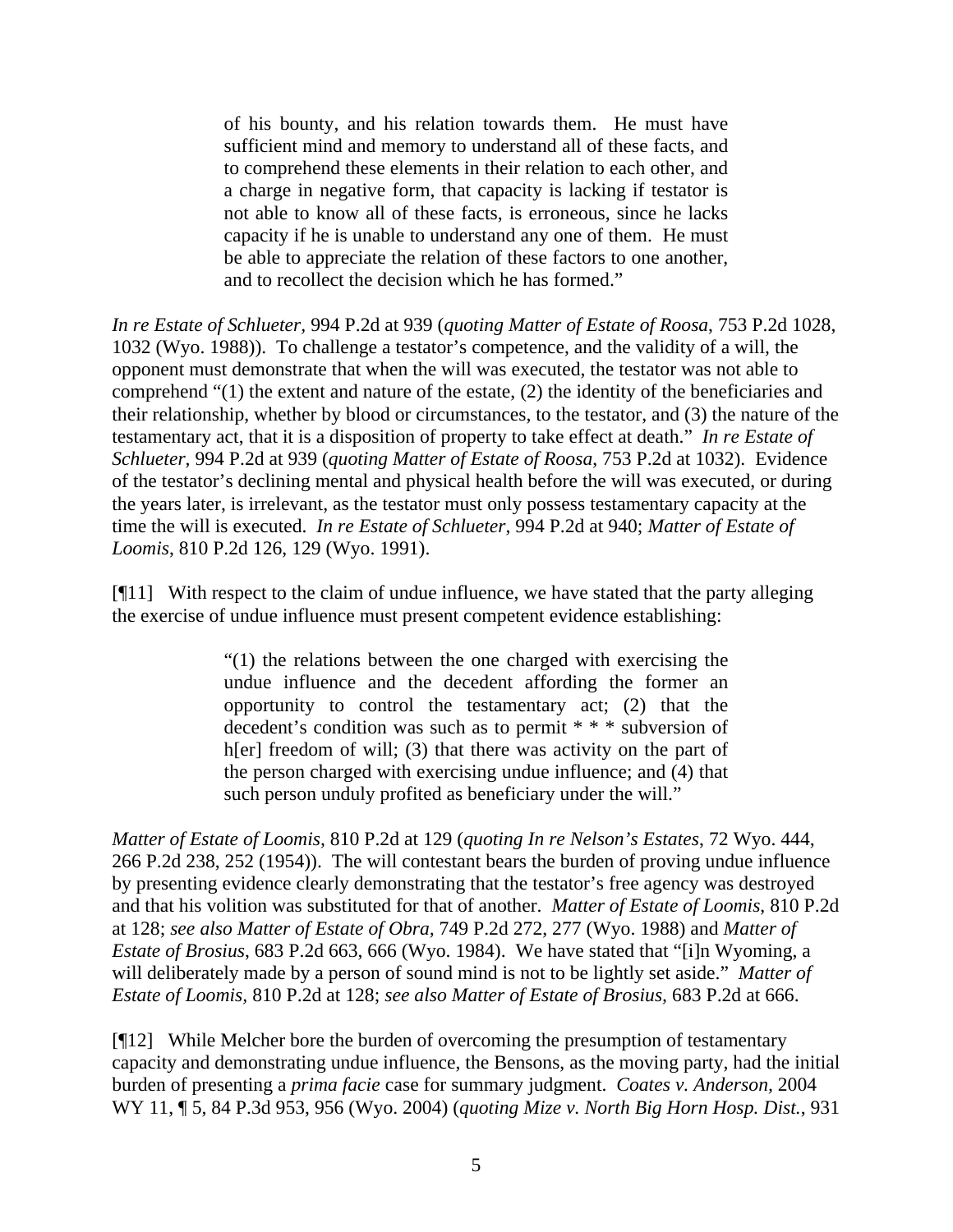P.2d 229, 232 (Wyo. 1997) and *Johnson v. Soulis*, 542 P.2d 867, 871-72 (Wyo. 1975)). The Bensons provided substantial evidence regarding McLean's capacity at the time she executed her will, including several affidavits wherein the affiants attested to McLean's competency. John R. Deti, the attorney who drafted McLean's will, stated that during their meetings, McLean was "coherent, alert and very assertive about her wishes," and that she "asked many questions through out the drafting process which exhibited her understanding of the meaning of her Will and the manner in which she wished to distribute[] her estate." Deti also stated that although McLean had difficulty seeing the document, she was able to read it. Finally, Deti averred that he was not aware of any undue influence exerted by the Bensons.

[¶13] In a sworn statement, McLean's treating physician, Dr. Kenneth L. Robertson, stated that after independent examination and discussion with McLean, his impression was that she was mentally and physically capable of making appropriate decisions.

[¶14] M. Vanay Syme, one of the witnesses when McLean executed her will, stated that she had a conversation with McLean prior to her signing her will and found her to be "competent, coherent and alert." The second witness, Charles Bryan Brodersen, stated that he "never observed Mr. Benson coerce or attempt to influence Ms. McLean in her decisions" and that "McLean seemed comfortable in making decisions independently." Likewise, Karen Gaines, the notary public present when McLean executed her will, stated that "McLean seemed competent and aware of what she was doing that day."

*[¶15] We find that this evidence satisfied the threshold requirement of establishing the nonexistence of any genuine issue of material fact with regard to McLean's testamentary capacity or Melcher's claim of undue influence. The burden then shifted to Melcher to present specific and substantiated evidence showing the existence of a genuine issue of material fact.* **McClellan v. Britain,** *826 P.2d 245, 247 (Wyo. 1992). A material fact is one which, if proven, would have the effect of establishing or refuting an essential element of the cause of action.* **Baker v. Pena,** *2001 WY 122, ¶ 6, 36 P.3d 602, 605 (Wyo. 2001***).** *W.R.C.P. 56(e) provides that "[w]hen a motion for summary judgment is made and supported as provided in this rule an adverse party may not rest upon the mere allegations or denials of the adverse party's pleading, but . . . must set forth specific facts showing that there is a genuine issue for trial." Further, we have held that conclusory statements, mere opinions, or categorical assertions of ultimate facts without supporting evidence are insufficient to establish some disputed issue of material fact.* **Clark v. Industrial Co. of Steamboat Springs, Inc.***, 818 P.2d 626, 628 (Wyo. 1991) (***quoting TZ Land & Cattle Co. v. Condict***, 795 P.2d 1204, 1208 (Wyo. 1990) and* **Boehm v. Cody Country Chamber of Commerce***, 748 P.2d 704, 710 (Wyo. 1987));* **Seamster v. Rumph***, 698 P.2d 103, 106 (Wyo. 1985). Any evidence relied upon to "sustain or defeat a motion for summary judgment must be such as would be admissible at trial and that it should be as carefully tailored and professionally correct as any evidence which would be presented to the court at the time of trial."* **Equality Bank of Evansville, Wyo. v. Suomi***, 836 P.2d 325, 330 (Wyo. 1992).*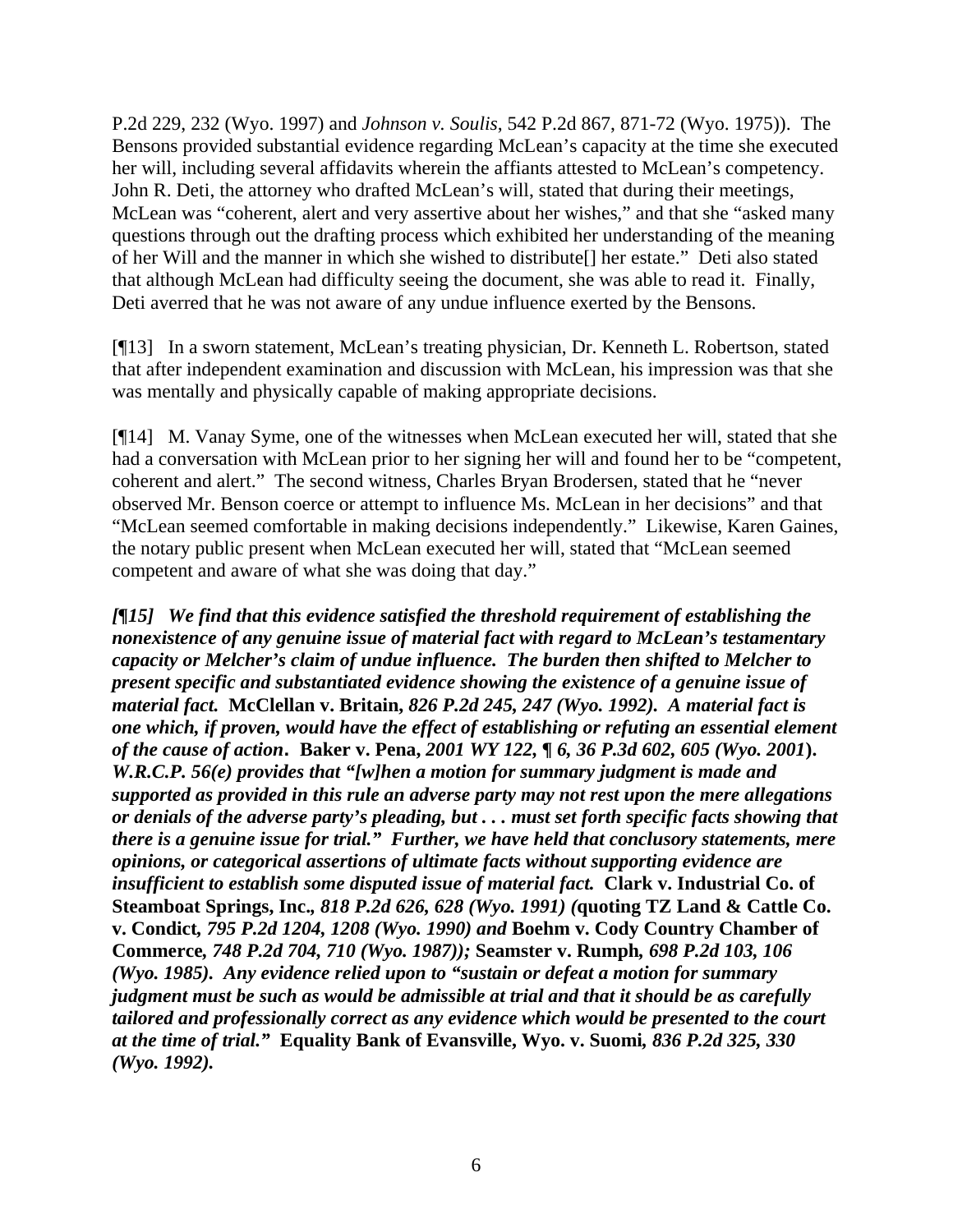*[¶16] Melcher failed to meet this burden. His attorney did not appear at the summary judgment hearing and presented virtually no evidence refuting the above-mentioned sworn statements regarding McLean's capacity on the day she executed her will. The only factual information Melcher provided in response to the Bensons' motion was an affidavit signed by his wife<sup>3</sup> asserting that:* 

> *I dated my husband for three years prior to our marriage and have personal knowledge by meeting and associating with Mrs. McLean from the summer of 1991. At such time, Mrs. McLean was determined to be legally blind. During my conversations and associations with Mrs. McLean, she was in a frail condition, both mentally and physically, and was often confused in regards to her affairs.*

On appeal, Melcher attempts to construct issues of material fact with statements from the pleadings regarding Mclean's mental health and the Bensons' interaction with her. The statement of Mrs. Melcher and those found in the pleadings regarding McLean's capacity are conclusory, contain only unsubstantiated facts, and are generally irrelevant to McLean's capacity to execute her will. As such, they are insufficient to establish a disputed issue of material fact.

[¶17] Melcher also fails to demonstrate, as a matter of law, that he is entitled to judgment. He is unable to provide sufficient evidence to rebut the presumption of testamentary capacity or to overcome his burden of showing undue influence. While the record contains some general statements regarding McLean's mental health, the only evidence specifically addressing her testamentary capacity on the day she executed her will – which under *In re Estate of Schlueter* and *Matter of Estate of Loomis* is the only relevant time frame – demonstrates that she was competent. Melcher provides no evidence to rebut the sworn statements of those individuals who were present and witnessed McLean execute her will. Likewise, although the record contains statements indicating that the Bensons developed some relationship with McLean, the record does not clearly demonstrate that the Bensons' desires were substituted for McLean's, or that her free will was destroyed. Melcher does not provide adequate evidence to support his claims, and as a matter of law, we find that McLean possessed the requisite capacity to execute her will.

### *Sanctions*

[¶18] The Bensons claim that there is no cause for this appeal, and request that we order Melcher to pay costs and reasonable attorney fees. We decline to do so because this case does not rise to the level of "those rare circumstances where an appeal lacks cogent argument, where there is an absence of pertinent authority to support the claims of error, and/or when there is a failure to adequately cite to the record." *Amen, Inc. v. Barnard,* 

 $3\,$  In 1996, Melcher had a brain tumor removed, leaving him a quadriplegic and unable to speak. Prior to the operation he executed a Durable Power of Attorney appointing his wife as his agent.